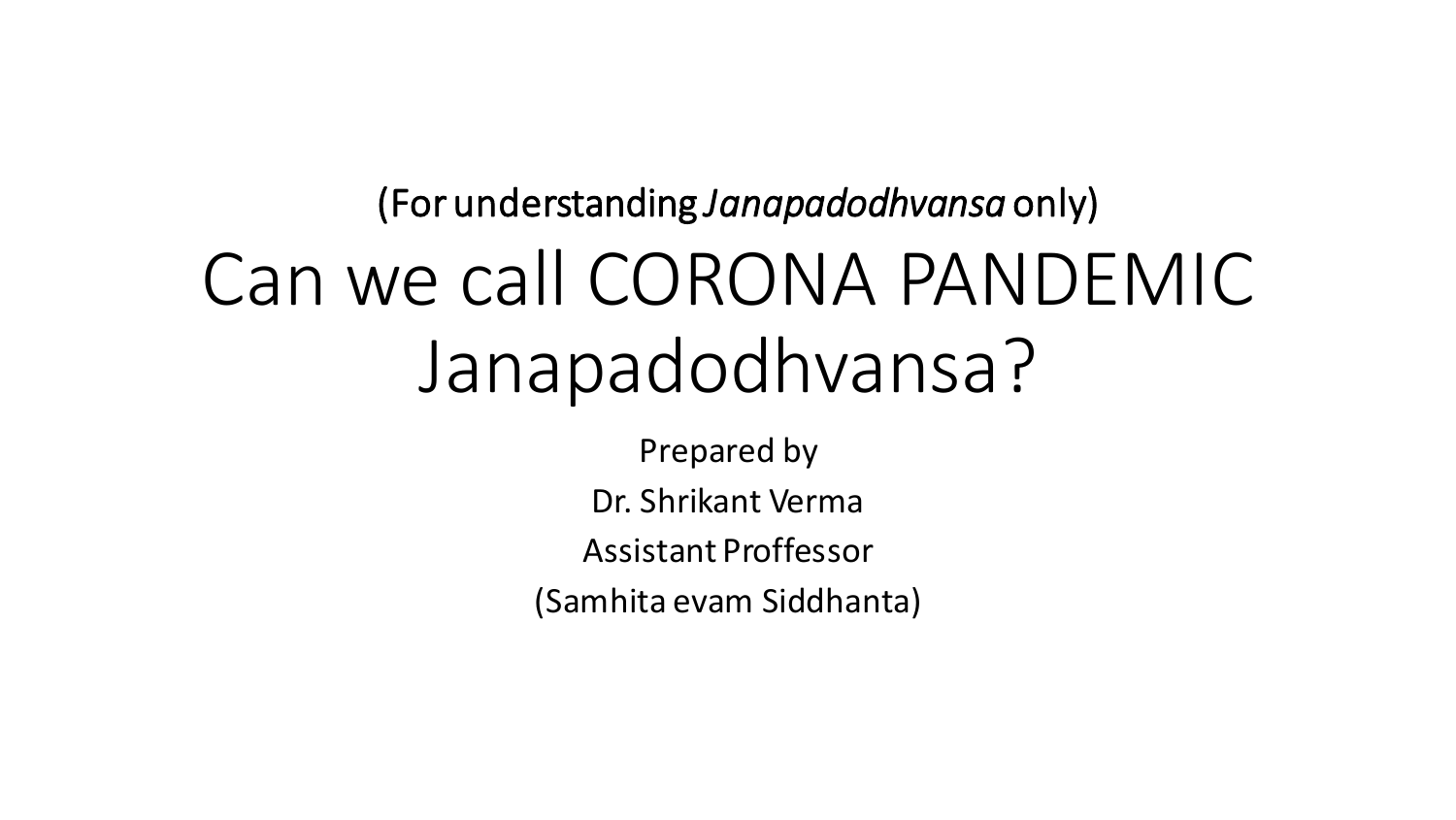# Meaning of Janapadodhvansa

Janapada

 $=$ 

A large area of people where they are interdependent for each others need.

Udhvansa

**Destruction**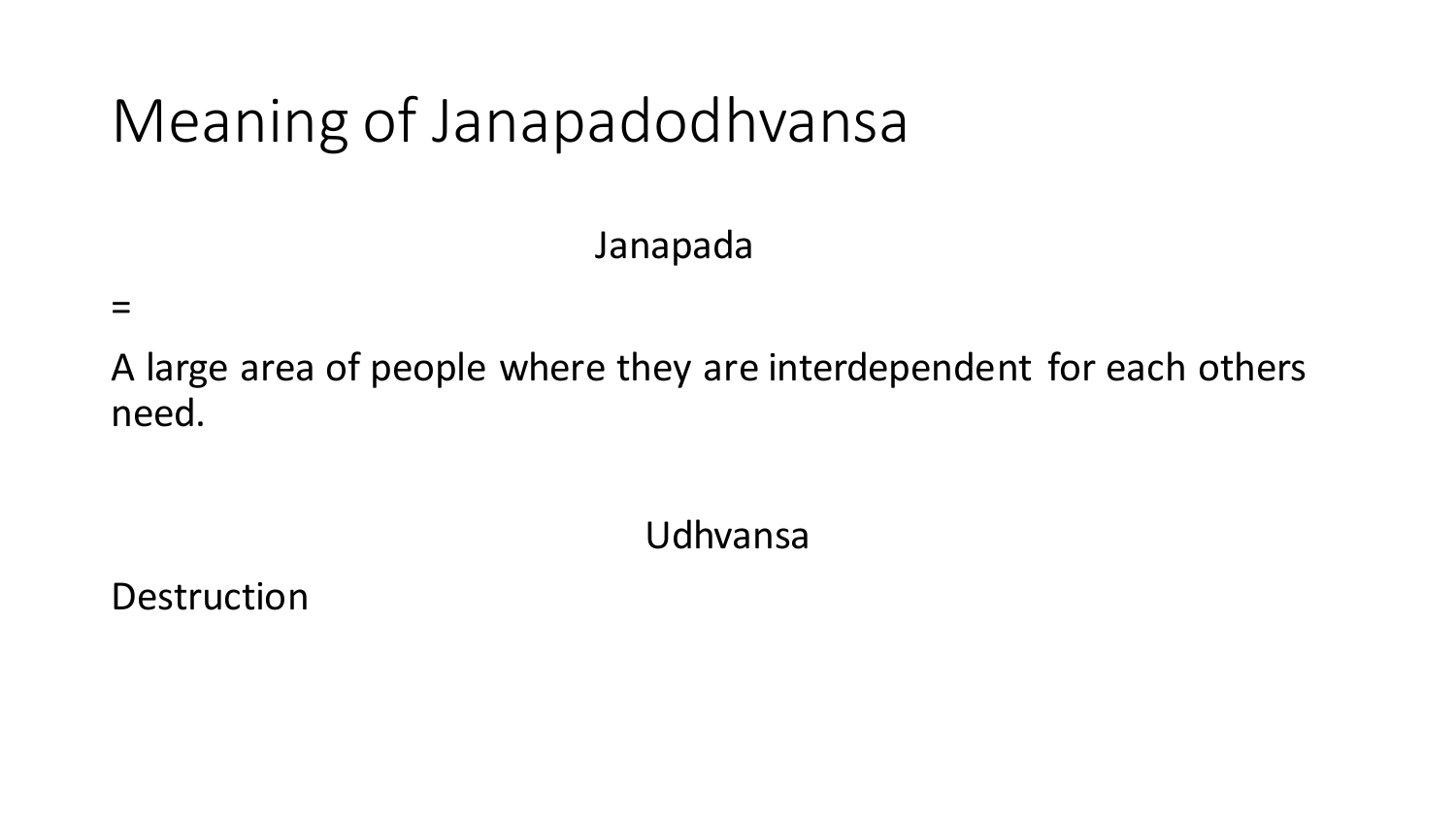#### JANAPADA

• Now a days whole world is interconnected and interdependent in many ways so whole world can be represented as *Janapada.*

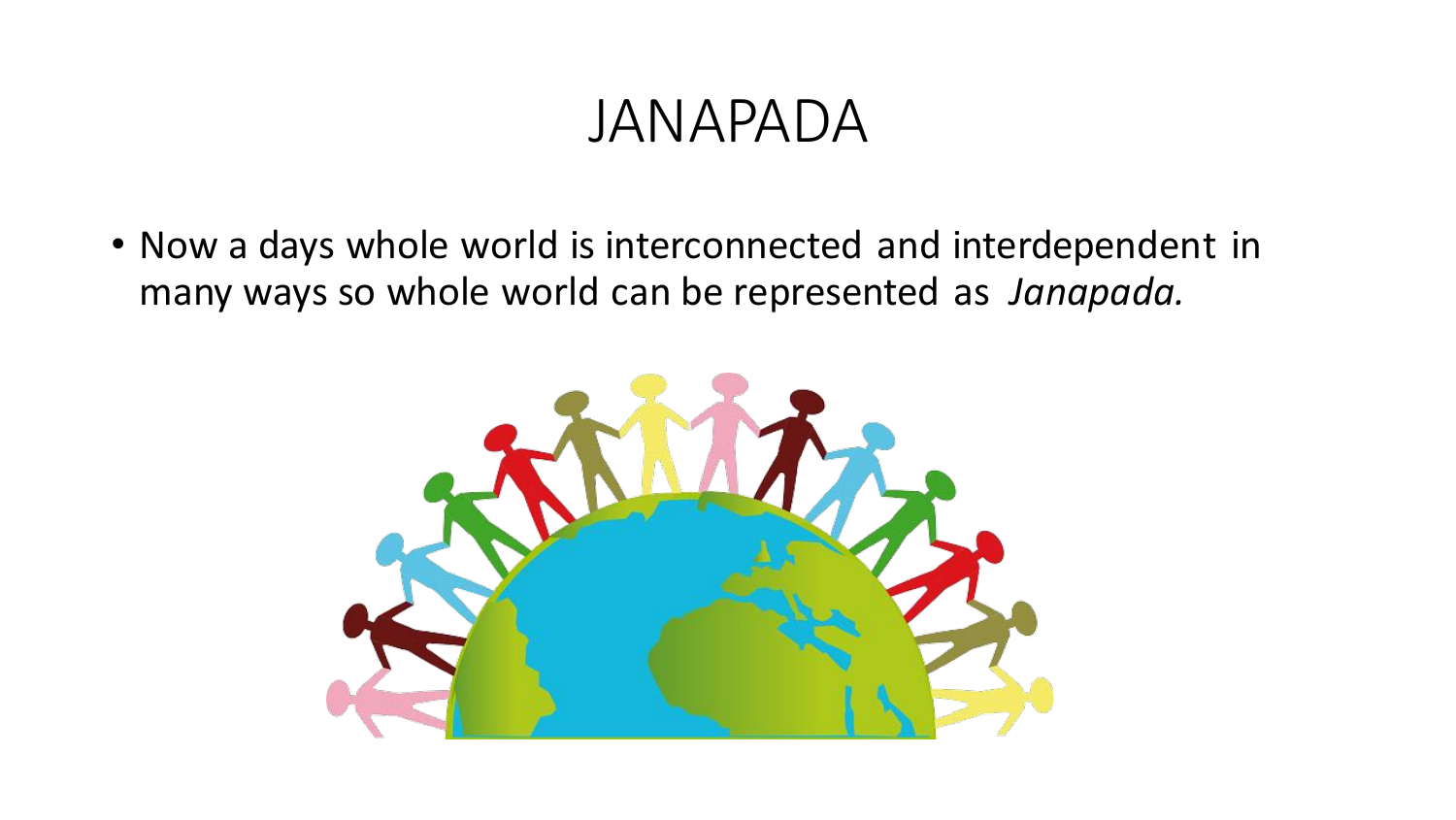# KEY FACTORS AFEECTING JANPADODHAVNSA

- VAYU (Air)
- UDAKA (Water)
- DESHA (Land)
- KALA (Time)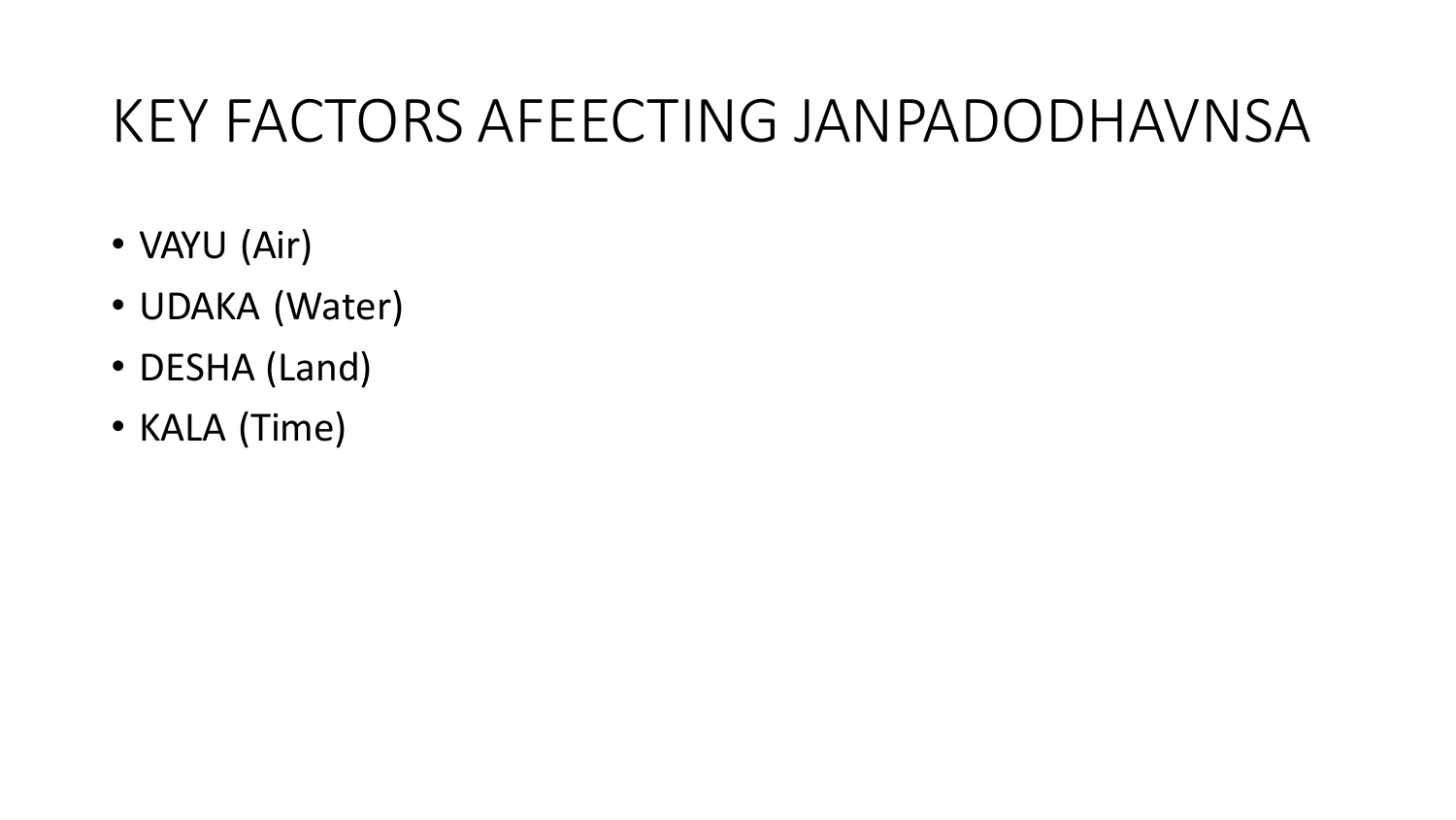## VAYU

- It is weakest factor affecting on janapadodhvansa and also first step to the Janapadodhvansa.
- We all very well know the effects of Air pollution and vitiated Air.

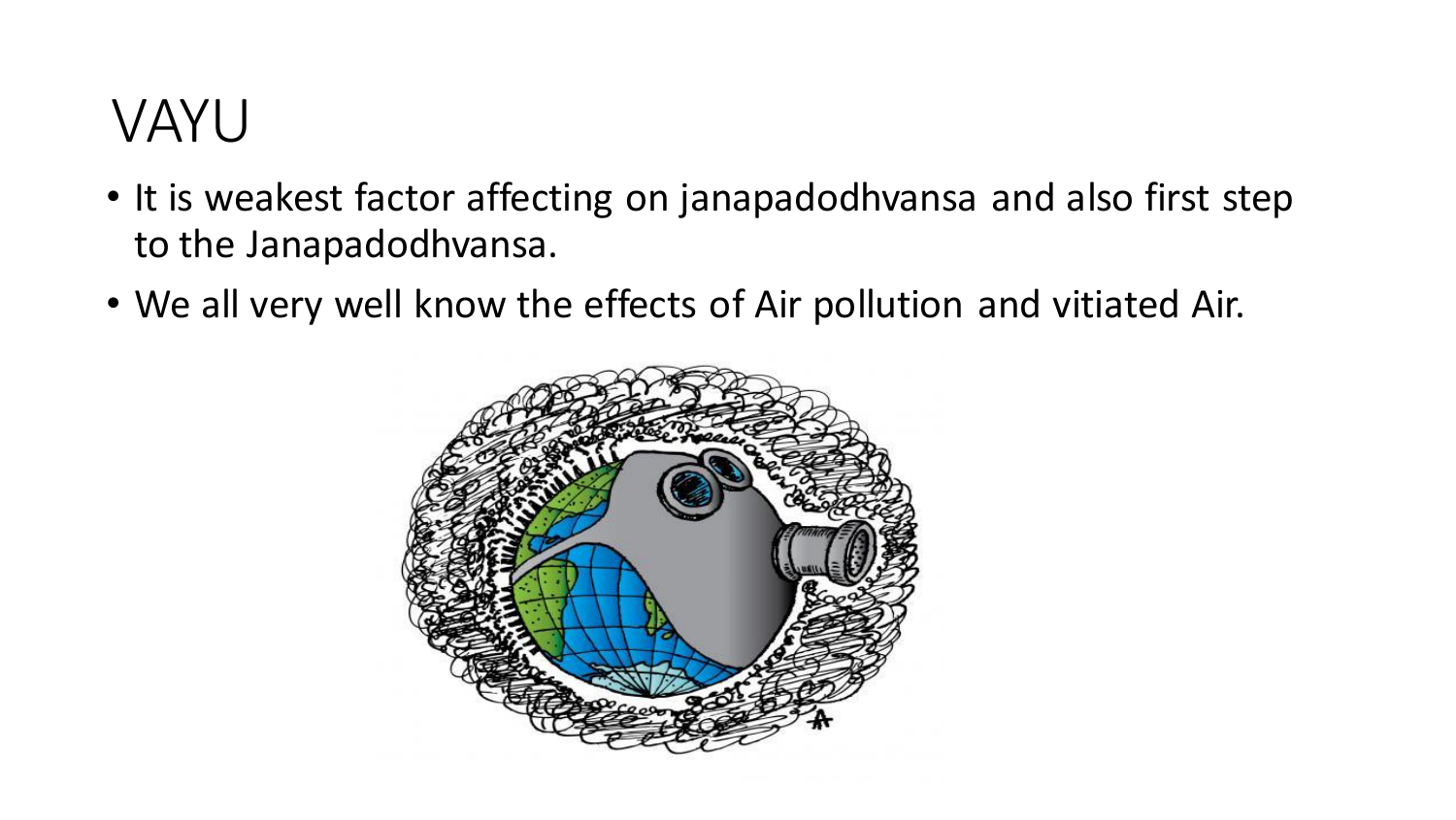

- Udaka or Jala (Water) is second responsible factor affecting Janpadodhvansa.
- It is greater factor then Air and second step to the Janapadodhvansa.

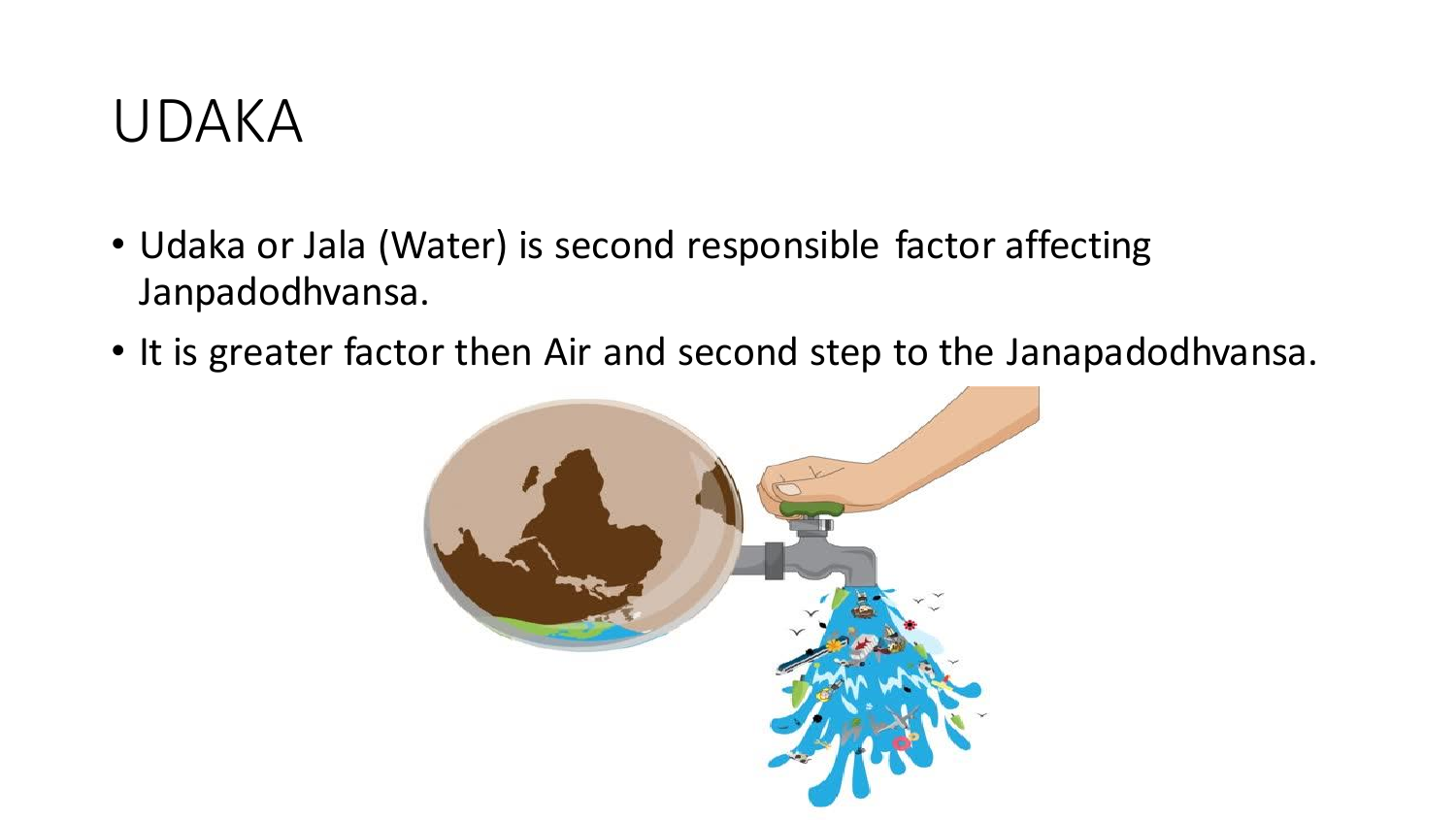# DESHA

- After Vayu and Udaka , Desha ( Land) is the greater factor responsible for *Janapadodhvansa.*
- It is third step to the *Janapadodhvansa.*

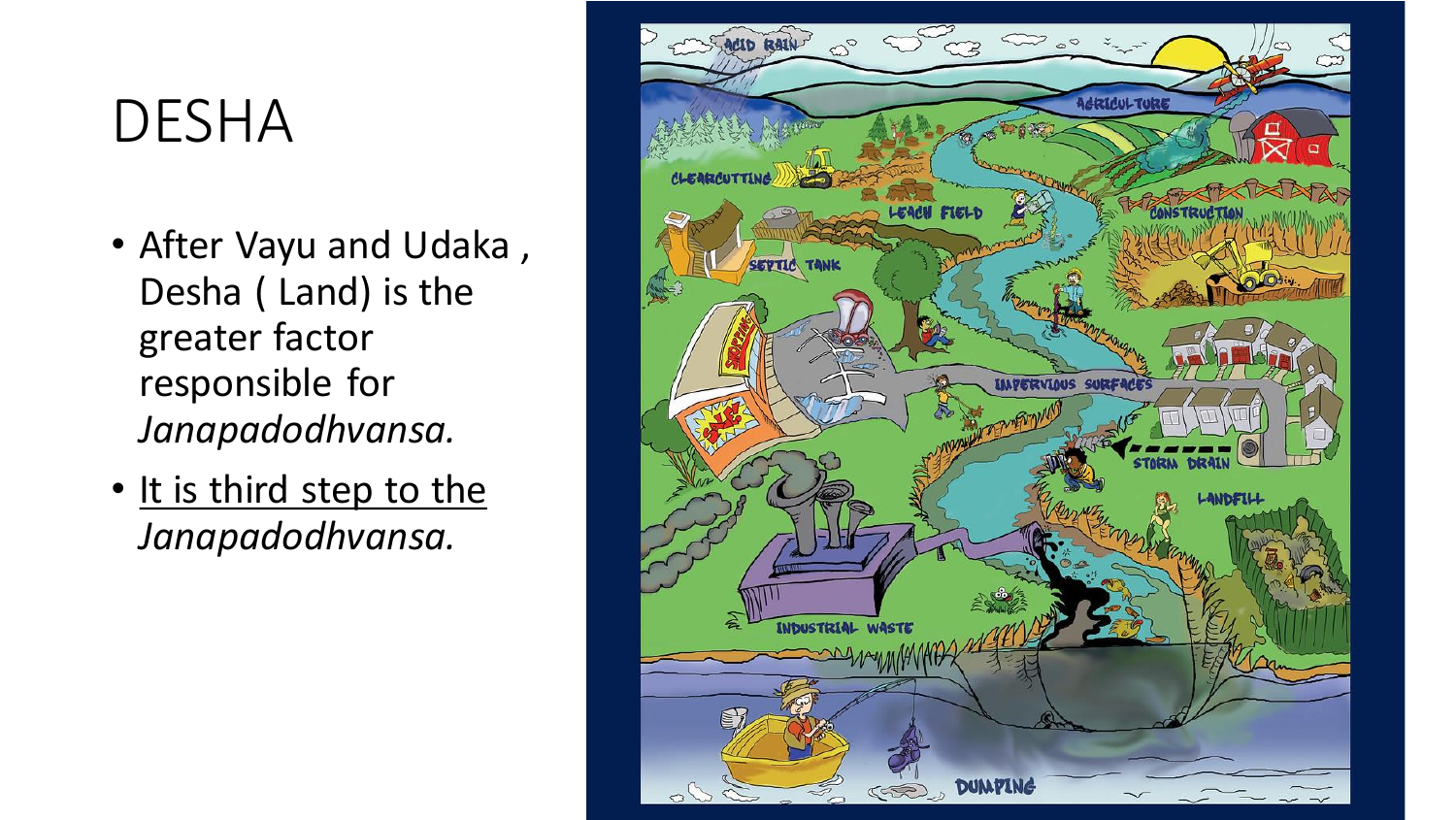# Kala

- Kala (Time) is the greatest factor responsible to *Janapadodhvansa*.
- It includes weather timing irregularity.
- It is final step to the *Janapadodhvansa* and also the last chance to avoid *Janapadodhvansa*.

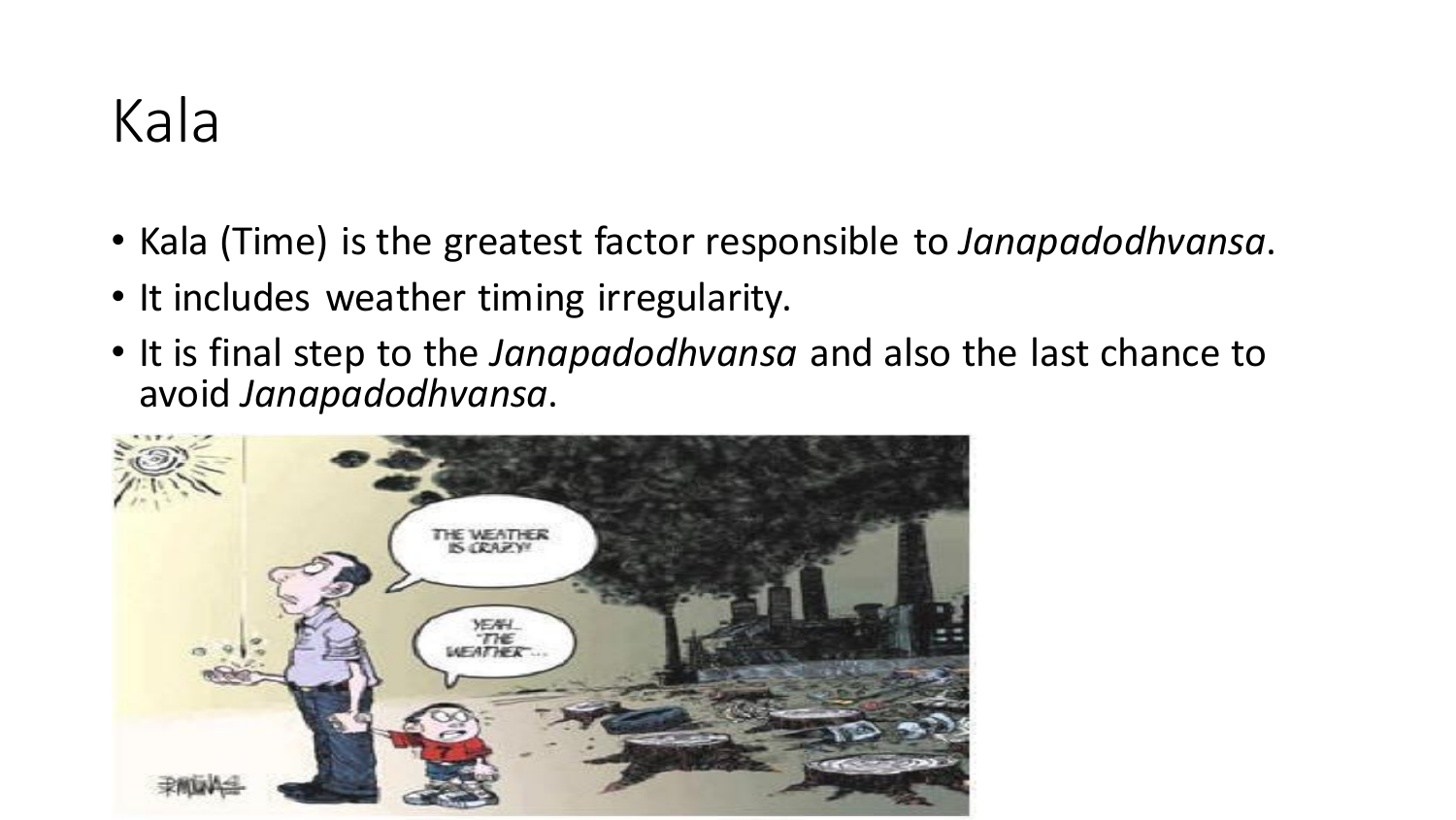# Importance of these four factors

• Observation and prevention of these factors vitiation can avoid *Janapadodhvansa.*

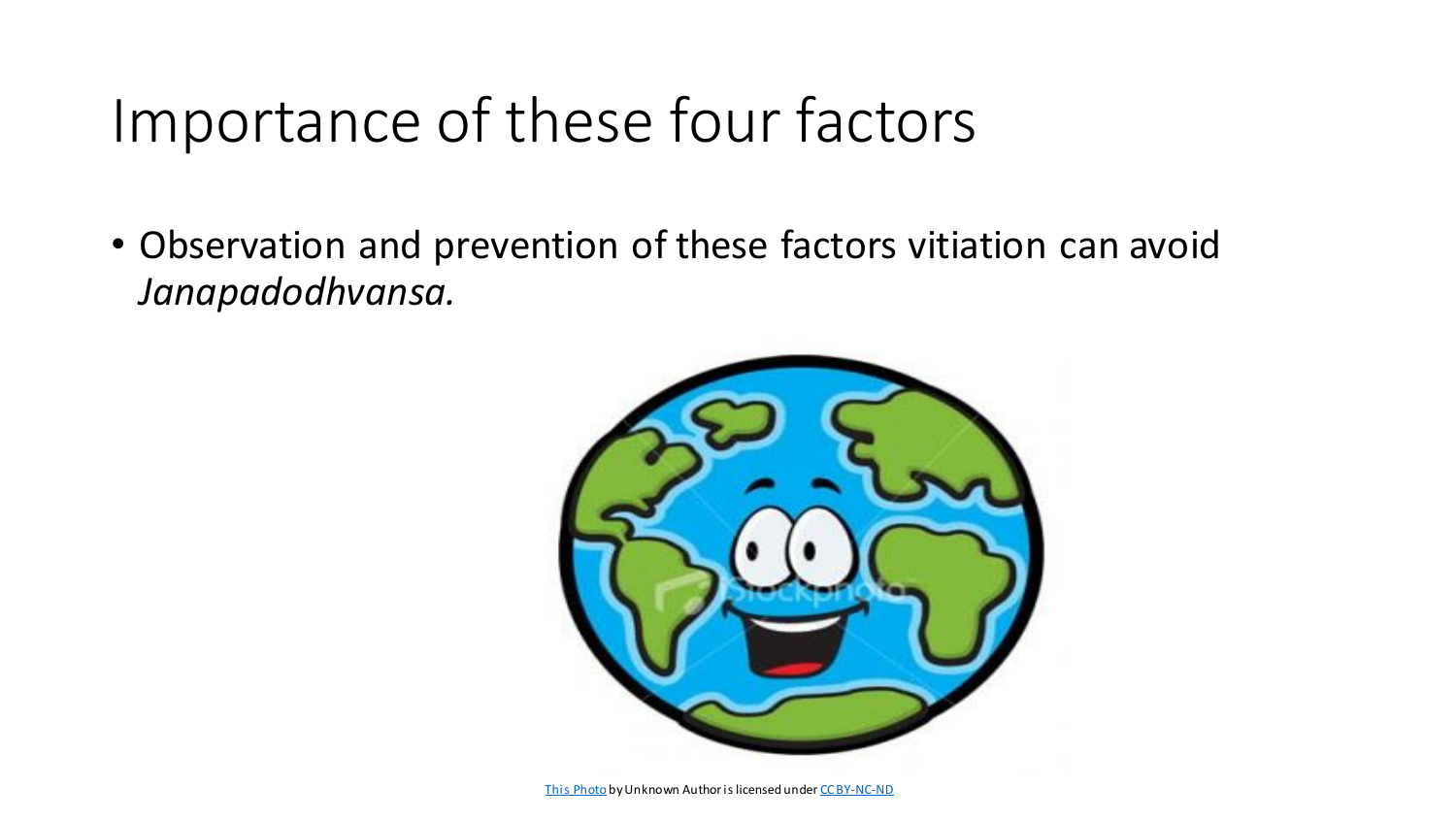# Root Cause of *Janapadodhvansa*

- ADHARMA:- It means immoral, sinful, wrong, wicked, unjust, unbalanced, unnatural or wrong Doing.
- Not being religious is not Adharma.



[This Photo](http://alabamacorruption.blogspot.com/2010/08/mississippi-governor-barbour-pulls-back.html) by Unknown Author is licensed under [CC BY-NC-ND](https://creativecommons.org/licenses/by-nc-nd/3.0/)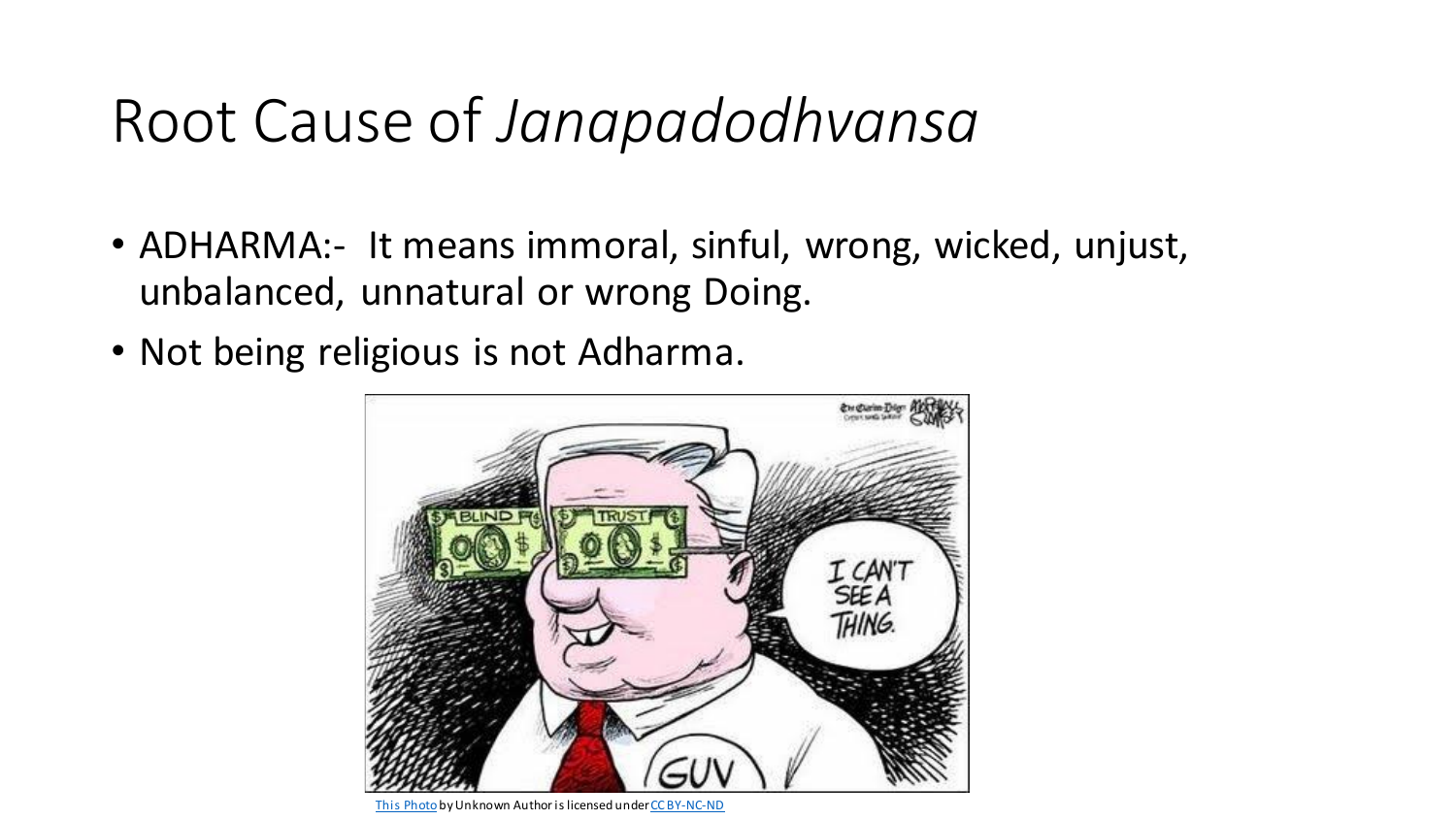## Adharma effects

- These actions of Adharma don't care about well being of other people , community or environment.
- Adharma is responsible for blindly misuse of resources.
- It affects Air, Water, Land and ultimately causes vitiation of time in form of improper weather or Global warming etc.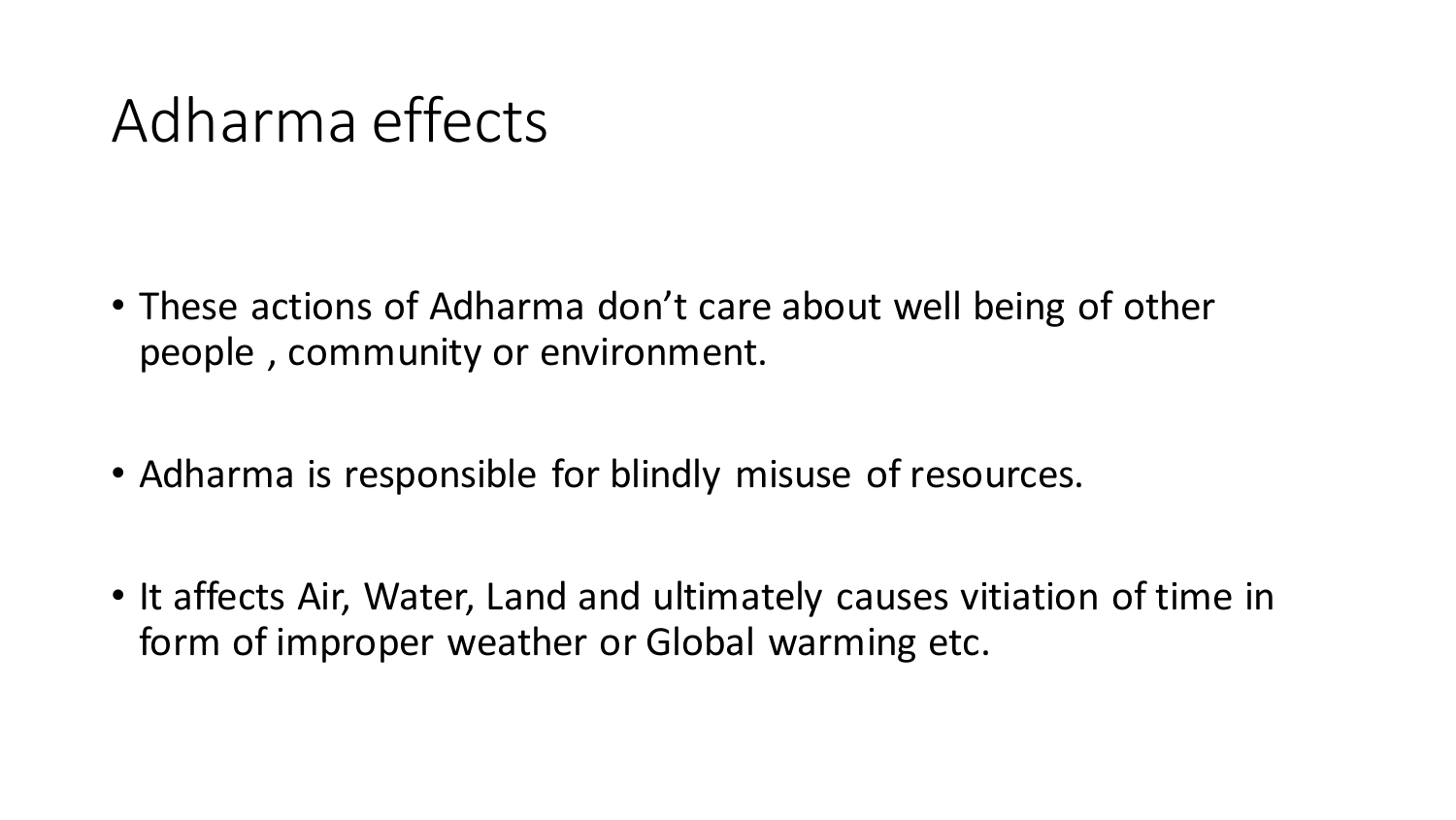#### *Pragyaparaadha*

- Actions without caring of its harmfull effects is called Pragyaparadha.
- It is also root cause of *Janapadodhvansa.*
- It is also another form of *Adharma.*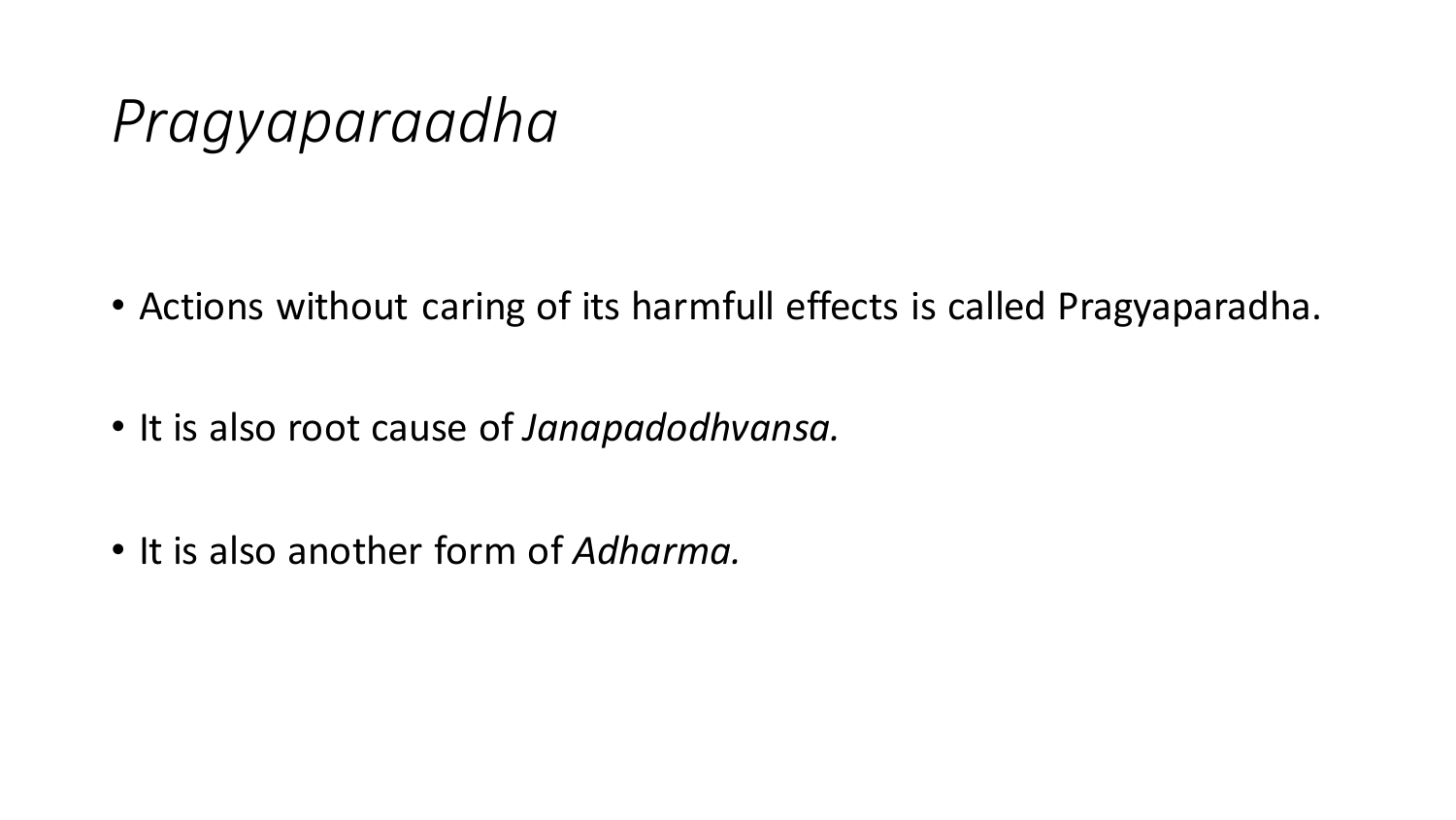# Causes of CORONA PANDEMIC

- Details about transmission of the disease are still being determined. Studies as of 27 March suggest it is mainly spread during close contact and via respiratory droplets produced during coughing and sneezing.
- Close contact is within 1 to 2 metres (3 to 6 feet). Respiratory droplets may also be produced during breathing, specifically breathing out (exhaling), including talking, but the virus is not thought to be airborne or to spread over large distances.
- It may also spread when one touches a contaminated surface and then their eyes, nose, or mouth.While there are concerns it may spread via faeces, this risk is believed to be low.

• ………………………Wikipedia.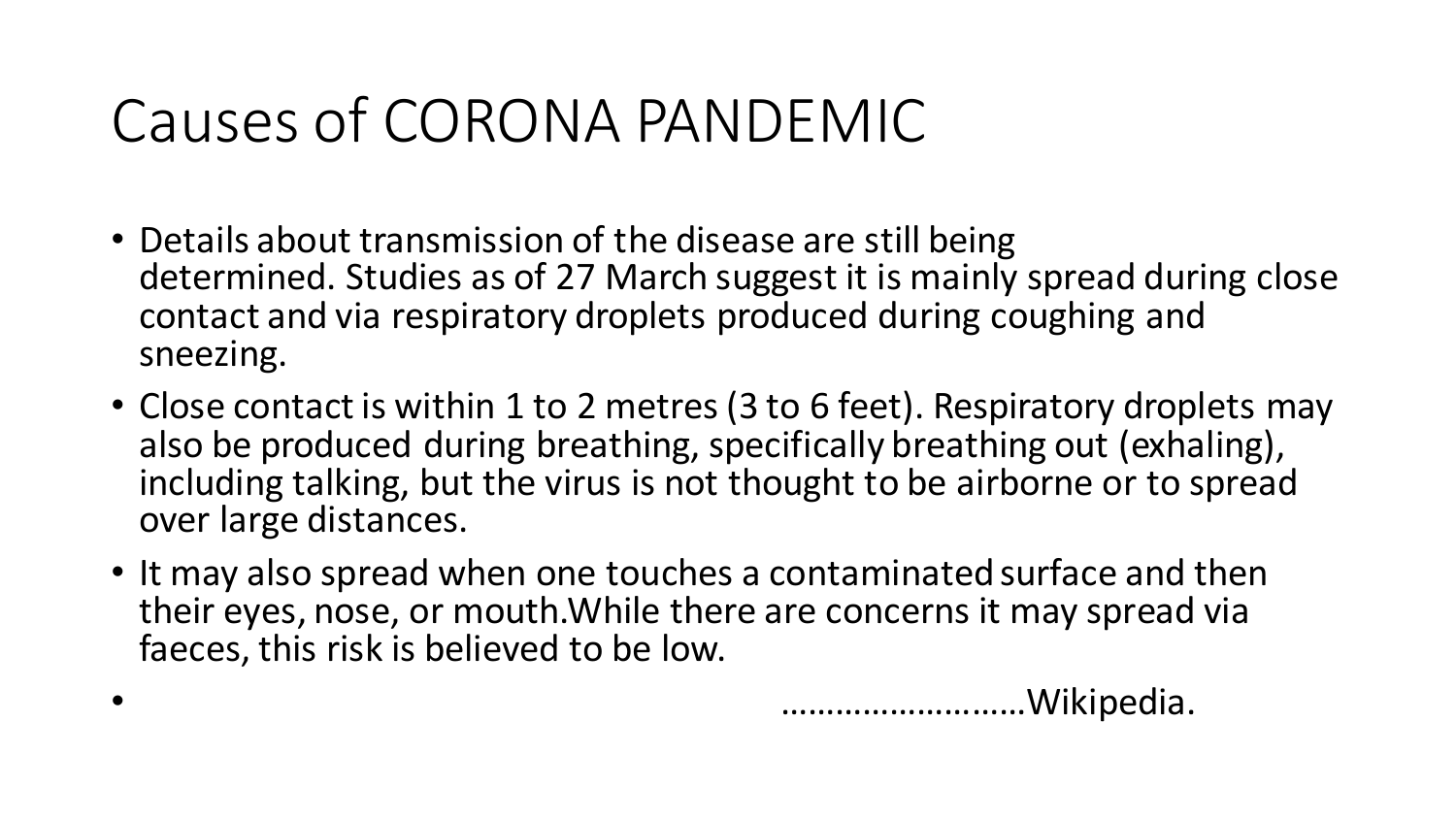# Janapadodhvansa and Corona Pandemic

- The result of both is same as expected in absence of prevention or cure.
- The virus is spreding through water and Air (droplets) which are 2 key factors of *Janapadodhvansa*.

• So by preventing *Janapadodhvansa* causes we can try to prevent Corona Pandemic.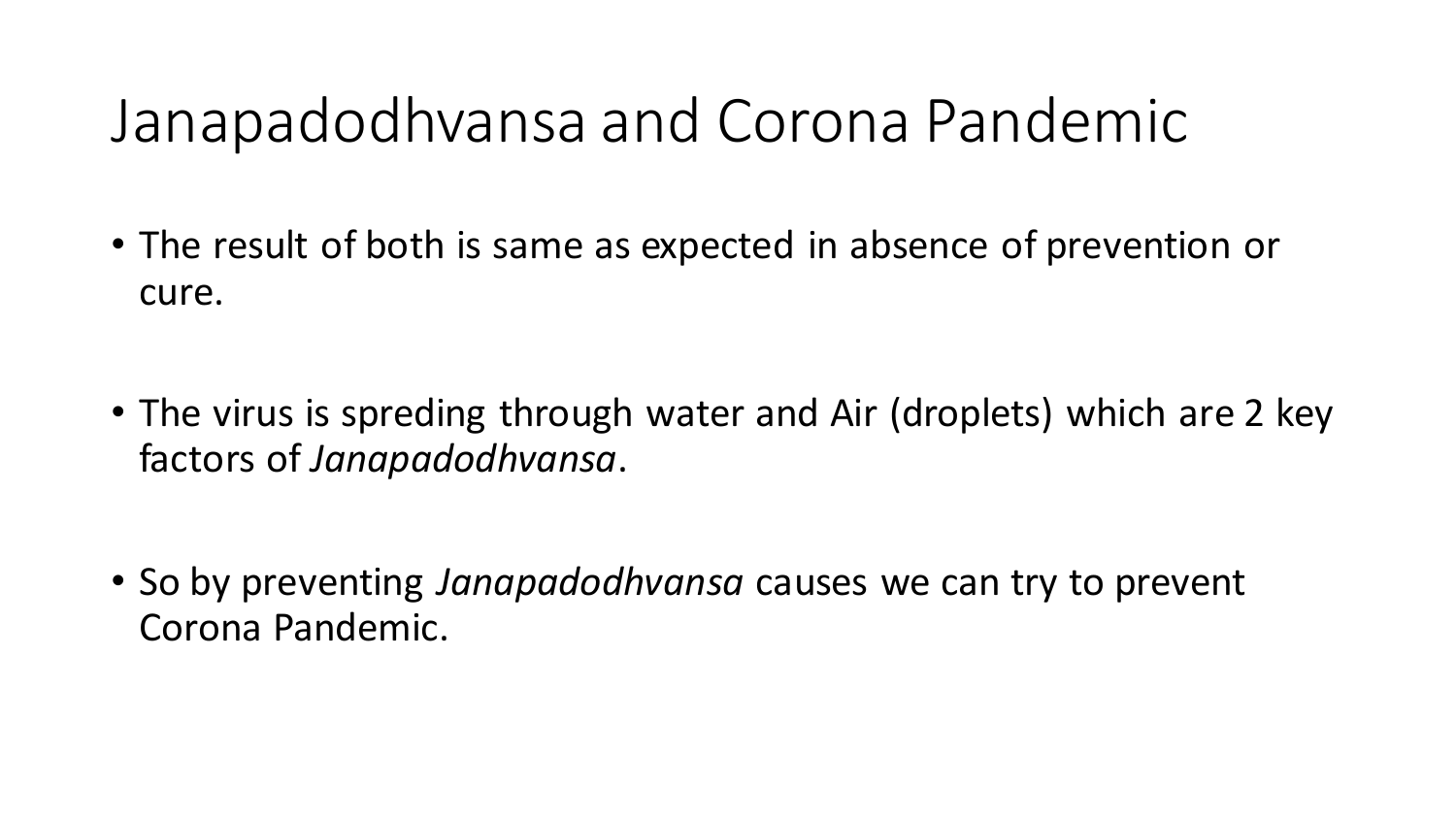# Conclusion:-

- *Acharya Charaka* concluded this Adharma as root cause of Janapadodhvansa and indicated it as cure of *janapadodhvansa*.
- Following Dharma can avoid *Janapadodhvansa*.
- It's a famous quote that Prevention is better then cure and in Ayurveda also *Nidana Parivarjana* means prevention of causes.
- So we know the causes of *Janapadodhvansa* ,so we can avoid it by avoiding its causes.
- In some aspects CORONA PANDEMIC can be called a Character of *Janapadodhvansa*.